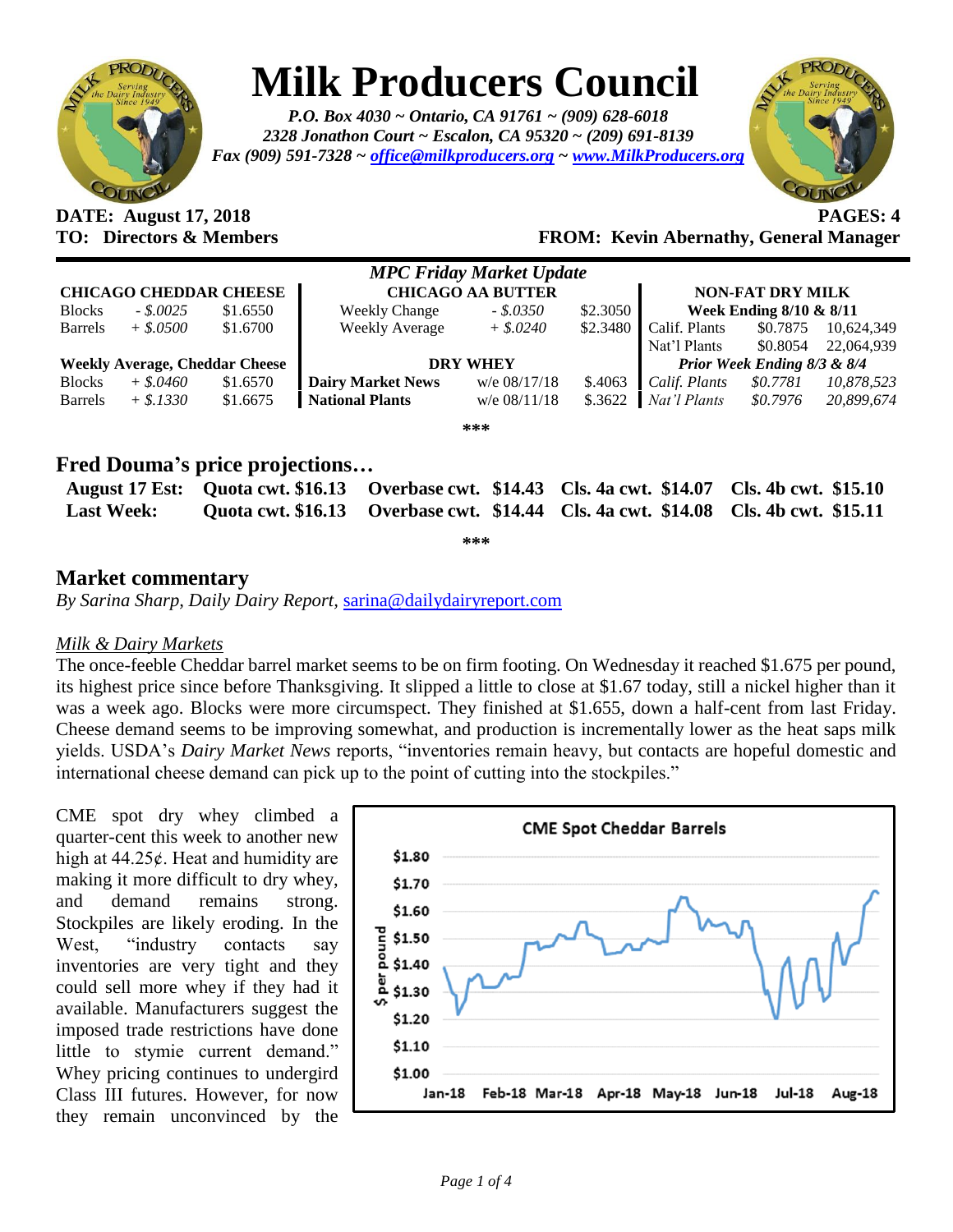

strength in the spot cheese market. Compared to last Friday, 2018 Class III futures settled from 28 to  $40¢$  in the red.

Class IV futures fared better, with most contracts gaining between 15 and  $20¢$  this week. They were bolstered by spot nonfat dry milk (NDM), which jumped  $3.25¢$  this week to  $86.25¢$ , the highest price so far this year. Despite this milestone, the milk powder market is a bit unsettled. Export demand is reportedly a little slower, and the dollar is very strong, which weighs on U.S. trade potential. On the other hand, the weather and the calendar augur for better pricing.

The spot butter market gave up 3.5 $\epsilon$  this week, but, at \$2.305 per pound, it's still toward the high end of the recent trading range. Ice cream demand has been better than expected as summer winds down, but cream values are starting to soften seasonally.

Butter prices are climbing in Europe as the historic heat wave and drought are likely reducing milk production and component levels. German Agricultural Minister Julia Kloeckner laments, "In many regions we are suffering a massive shortage of animal feed." According to *Dairy Market News*, in Western Europe "some dairy producers have already begun to use what had been intended as winter feed. There are some indications of herd reductions resulting from the tightness of feed and poor pastures. Longer run, the weather has slowed pasture growth, as well as feed. Now, supplemental feeding is more expensive, and projected to remain more expensive through the year. This will restrict milk output, as well as profitability, for many dairy producers."

The heat took a modest toll in June; year-over-year growth in European milk collections slowed to 1.2%, well behind the rate of growth in May but on par with March and April, when the cold, wet spring had a similarly adverse impact. Compared to last June, European processsors made 1.7% more cheese, 0.9% less butter, and nearly 5% less skim milk powder.

In the U.S., heat and financial stress continue to accumulate. Milk output in the Midwest is generally holding, but production is lower in the East amidst very humid conditions. It's still hot in the West, but the cows are getting some relief when temperatures drop at night. The worst of the summer decline

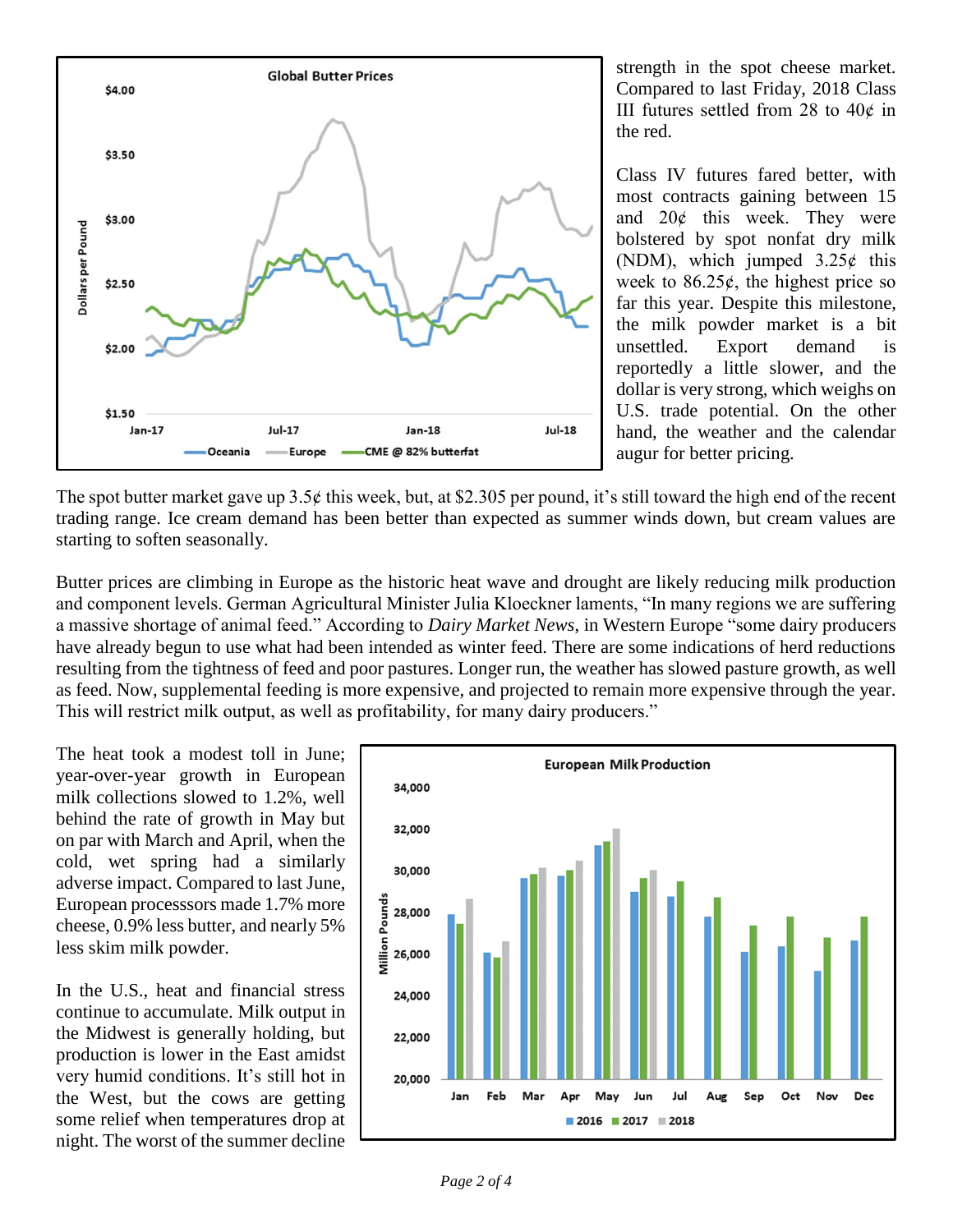in milk production has likely passed; however, output is by no means strong. In much of the Southwest, hay is in short supply and feed cost are lofty. Dairy producers around the nation continue to exit the industry. Slaughter numbers are up and cow values are down. Culling is running 4.4% ahead of the 2017 pace. After adjusting for inflation, high quality springers are moving at some of the lowest prices in living memory.

Producers in the world's two largest dairy blocs are suffering from high



temperatures, low feed stocks, and depressed bank accounts. This is sure to have an impact on global dairy product prices, especially while the economy continues to grow. Further price recovery will take time, but at the very least, it seems unlikely that the dairy markets will return to the very low prices of earlier this year.

#### *Grain Markets*

The wheat and soy markets moved sharply higher this week, and corn came along for the ride. September soybeans settled at \$8.815 per bushel, up more than 30 $\phi$  from last week. Wheat jumped another 13.75 $\phi$  to \$5.605. Nearby corn futures added  $7.5¢$  and reached \$3.6425.

Strong weekly feed export volumes boosted the markets this week, and exacerbating drought in foreign wheat regions helped as well. But the real catalyst for soybeans was the prospect of improving relations with China. The trade seems to be salivating at the sight of mere crumbs. Officials from China are expected to meet with officials from the U.S. at the end of the month. But neither side is sending their top negotiators, and the agenda for the meeting is simply to hammer out the terms for the higher-ups to meet in the future. The fact that the market can jump so quickly on so little news show just how important the U.S.-China trade relationship is for soybean farmers.

The Corn Belt forecast is favorable with plenty of rain and sunshine expected over the next couple weeks. But the corn crop is unusually mature, so there is some question as to how much these late-season rains will help yields to reach their full potential. The weather will certainly help the soybean crop, which is expected to be record large. Exports will be crucial to keep stockpiles from growing even more burdensome than anticipated.

\*\*\*

#### **"Stop the State Water Grab Rally" to be held at State Capitol on Monday, August 20**

*By Geoff Vanden Heuvel, MPC Director of Regulatory and Economic Affairs*

Despite objections from various industries across California, the State Water Board appears be moving forward with its proposed amendments to the "Bay-Delta Plan," which mandates an increase to 40 percent unimpaired flows from the Stanislaus, Tuolumne, and Merced rivers. This decision will have a major impact on the California economy, minimizing the water available for both agriculture and urban use.

Assemblymember Adam Gray (D-Merced) is organizing a rally to protest the proposed Bay-Delta Plan. The rally is scheduled for Monday, August 20 at noon and will be held on the north steps of the State Capitol building (facing "L" Street). This is a great opportunity to show the public the harm this proposed plan will have on our local communities, farms and business, especially ahead of the State Water Board's hearing on the matter scheduled for August 21-22.